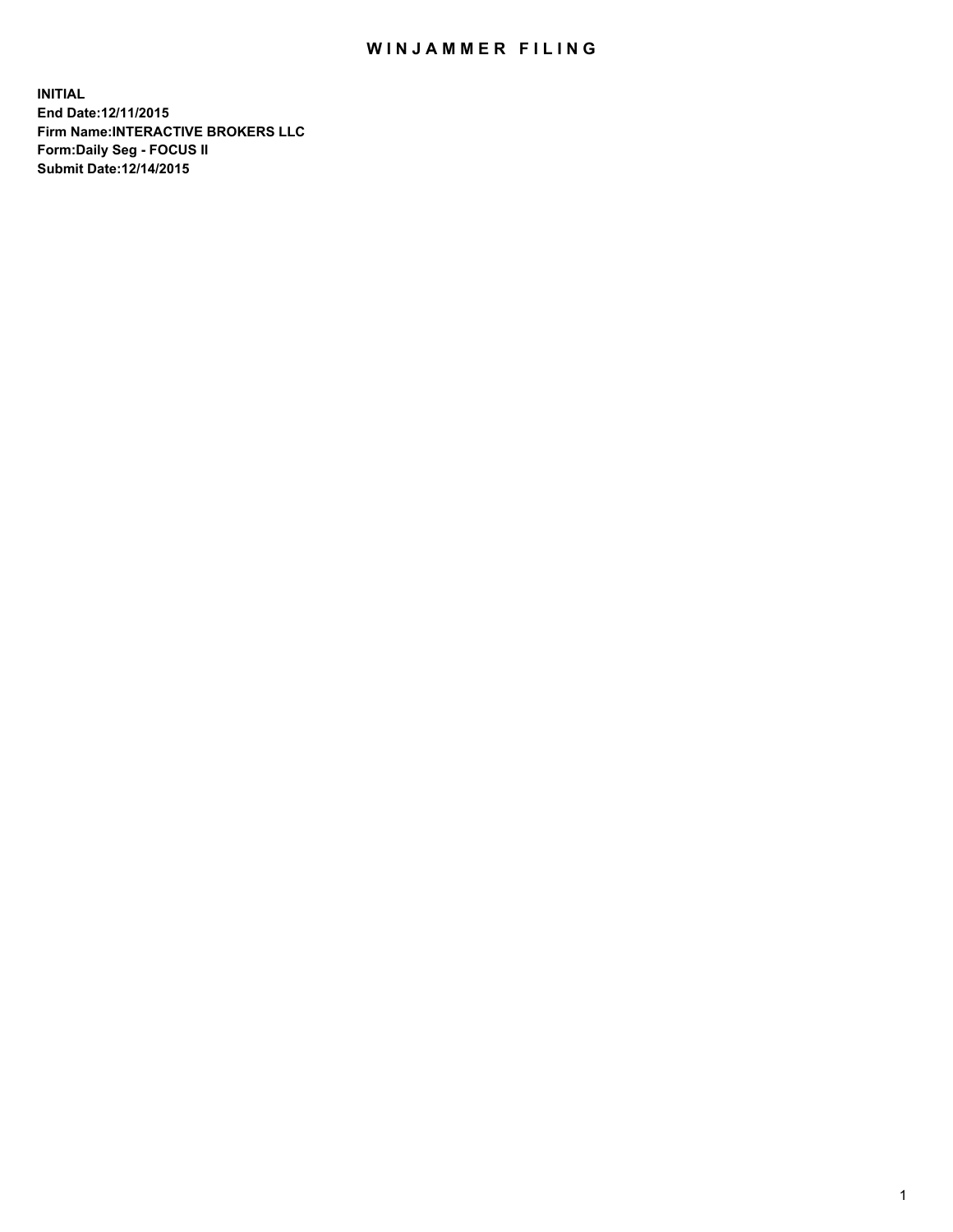## **INITIAL End Date:12/11/2015 Firm Name:INTERACTIVE BROKERS LLC Form:Daily Seg - FOCUS II Submit Date:12/14/2015 Daily Segregation - Cover Page**

| Name of Company<br><b>Contact Name</b><br><b>Contact Phone Number</b><br><b>Contact Email Address</b>                                                                                                                                                                                                                         | <b>INTERACTIVE BROKERS LLC</b><br><b>Alex Parker</b><br>203-618-7738<br>aparker@interactivebrokers.com |
|-------------------------------------------------------------------------------------------------------------------------------------------------------------------------------------------------------------------------------------------------------------------------------------------------------------------------------|--------------------------------------------------------------------------------------------------------|
| FCM's Customer Segregated Funds Residual Interest Target (choose one):<br>a. Minimum dollar amount: ; or<br>b. Minimum percentage of customer segregated funds required:% ; or<br>c. Dollar amount range between: and; or<br>d. Percentage range of customer segregated funds required between:% and%.                        | <u>0</u><br><u>155,000,000 245,000,000</u><br>00                                                       |
| FCM's Customer Secured Amount Funds Residual Interest Target (choose one):<br>a. Minimum dollar amount: ; or<br>b. Minimum percentage of customer secured funds required:% ; or<br>c. Dollar amount range between: and; or<br>d. Percentage range of customer secured funds required between: % and %.                        | $\overline{\mathbf{0}}$<br>80,000,000 120,000,000<br>00                                                |
| FCM's Cleared Swaps Customer Collateral Residual Interest Target (choose one):<br>a. Minimum dollar amount: ; or<br>b. Minimum percentage of cleared swaps customer collateral required:%; or<br>c. Dollar amount range between: and; or<br>d. Percentage range of cleared swaps customer collateral required between:% and%. | <u>0</u><br>0 <sub>0</sub><br><u>00</u>                                                                |

Attach supporting documents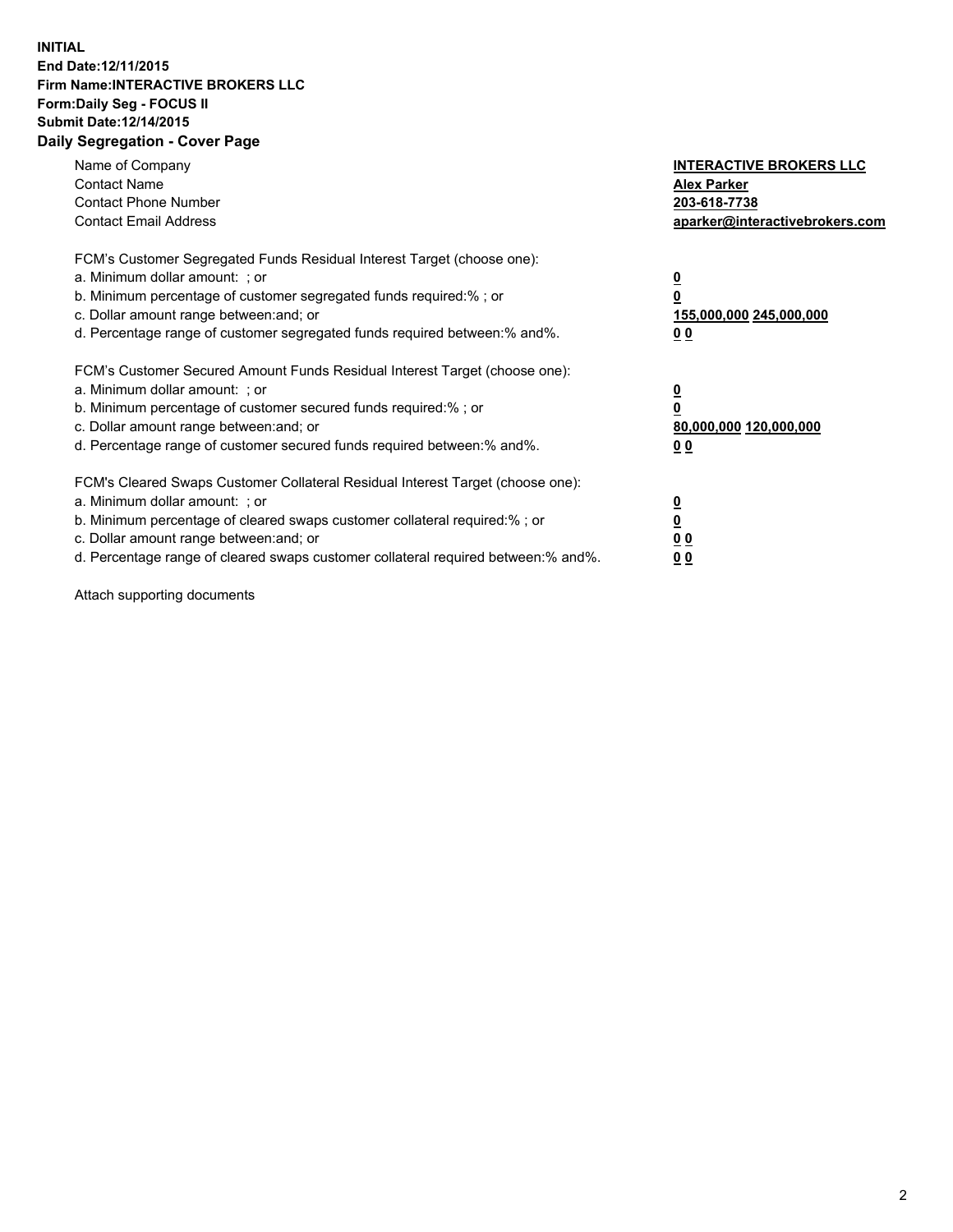## **INITIAL End Date:12/11/2015 Firm Name:INTERACTIVE BROKERS LLC Form:Daily Seg - FOCUS II Submit Date:12/14/2015 Daily Segregation - Secured Amounts**

|     | Daily Ocglegation - Occuled Amounts                                                                        |                                  |
|-----|------------------------------------------------------------------------------------------------------------|----------------------------------|
|     | Foreign Futures and Foreign Options Secured Amounts                                                        |                                  |
|     | Amount required to be set aside pursuant to law, rule or regulation of a foreign                           | $0$ [7305]                       |
|     | government or a rule of a self-regulatory organization authorized thereunder                               |                                  |
| 1.  | Net ledger balance - Foreign Futures and Foreign Option Trading - All Customers                            |                                  |
|     | A. Cash                                                                                                    | 338, 363, 363 [7315]             |
|     | B. Securities (at market)                                                                                  | $0$ [7317]                       |
| 2.  | Net unrealized profit (loss) in open futures contracts traded on a foreign board of trade                  | -13,210,955 [7325]               |
| 3.  | Exchange traded options                                                                                    |                                  |
|     | a. Market value of open option contracts purchased on a foreign board of trade                             | <b>13,248</b> [7335]             |
|     | b. Market value of open contracts granted (sold) on a foreign board of trade                               | -11,690 <sup>[7337]</sup>        |
| 4.  | Net equity (deficit) (add lines 1. 2. and 3.)                                                              | 325,153,966 [7345]               |
| 5.  | Account liquidating to a deficit and account with a debit balances - gross amount                          | 68,449 [7351]                    |
|     | Less: amount offset by customer owned securities                                                           | 0 [7352] 68,449 [7354]           |
| 6.  | Amount required to be set aside as the secured amount - Net Liquidating Equity                             | 325, 222, 415 [7355]             |
|     | Method (add lines 4 and 5)                                                                                 |                                  |
| 7.  | Greater of amount required to be set aside pursuant to foreign jurisdiction (above) or line                | 325,222,415 [7360]               |
|     | 6.                                                                                                         |                                  |
|     | FUNDS DEPOSITED IN SEPARATE REGULATION 30.7 ACCOUNTS                                                       |                                  |
| 1.  | Cash in banks                                                                                              |                                  |
|     | A. Banks located in the United States                                                                      | 30 [7500]                        |
|     | B. Other banks qualified under Regulation 30.7                                                             | 0 [7520] 30 [7530]               |
| 2.  | Securities                                                                                                 |                                  |
|     | A. In safekeeping with banks located in the United States                                                  | 356,602,166 [7540]               |
|     | B. In safekeeping with other banks qualified under Regulation 30.7                                         | 0 [7560] 356,602,166 [7570]      |
| 3.  | Equities with registered futures commission merchants                                                      |                                  |
|     | A. Cash                                                                                                    | $0$ [7580]                       |
|     | <b>B.</b> Securities                                                                                       | $0$ [7590]                       |
|     | C. Unrealized gain (loss) on open futures contracts                                                        | $0$ [7600]                       |
|     | D. Value of long option contracts                                                                          | $0$ [7610]                       |
|     | E. Value of short option contracts                                                                         | 0 [7615] 0 [7620]                |
| 4.  | Amounts held by clearing organizations of foreign boards of trade                                          |                                  |
|     | A. Cash                                                                                                    | $0$ [7640]                       |
|     | <b>B.</b> Securities                                                                                       | $0$ [7650]                       |
|     | C. Amount due to (from) clearing organization - daily variation                                            | $0$ [7660]                       |
|     | D. Value of long option contracts                                                                          | $0$ [7670]                       |
|     | E. Value of short option contracts                                                                         | 0 [7675] 0 [7680]                |
| 5.  | Amounts held by members of foreign boards of trade                                                         |                                  |
|     | A. Cash                                                                                                    | 87,322,984 [7700]                |
|     | <b>B.</b> Securities                                                                                       | $0$ [7710]                       |
|     | C. Unrealized gain (loss) on open futures contracts                                                        | 187,390 [7720]                   |
|     | D. Value of long option contracts                                                                          | 13,255 [7730]                    |
|     | E. Value of short option contracts                                                                         | -11,690 [7735] 87,511,939 [7740] |
| 6.  | Amounts with other depositories designated by a foreign board of trade                                     | 0 [7760]                         |
| 7.  | Segregated funds on hand                                                                                   | $0$ [7765]                       |
| 8.  | Total funds in separate section 30.7 accounts                                                              | 444, 114, 135 [7770]             |
| 9.  | Excess (deficiency) Set Aside for Secured Amount (subtract line 7 Secured Statement<br>Page 1 from Line 8) | 118,891,720 [7380]               |
| 10. | Management Target Amount for Excess funds in separate section 30.7 accounts                                | 80,000,000 [7780]                |
| 11. | Excess (deficiency) funds in separate 30.7 accounts over (under) Management Target                         | 38,891,720 [7785]                |
|     |                                                                                                            |                                  |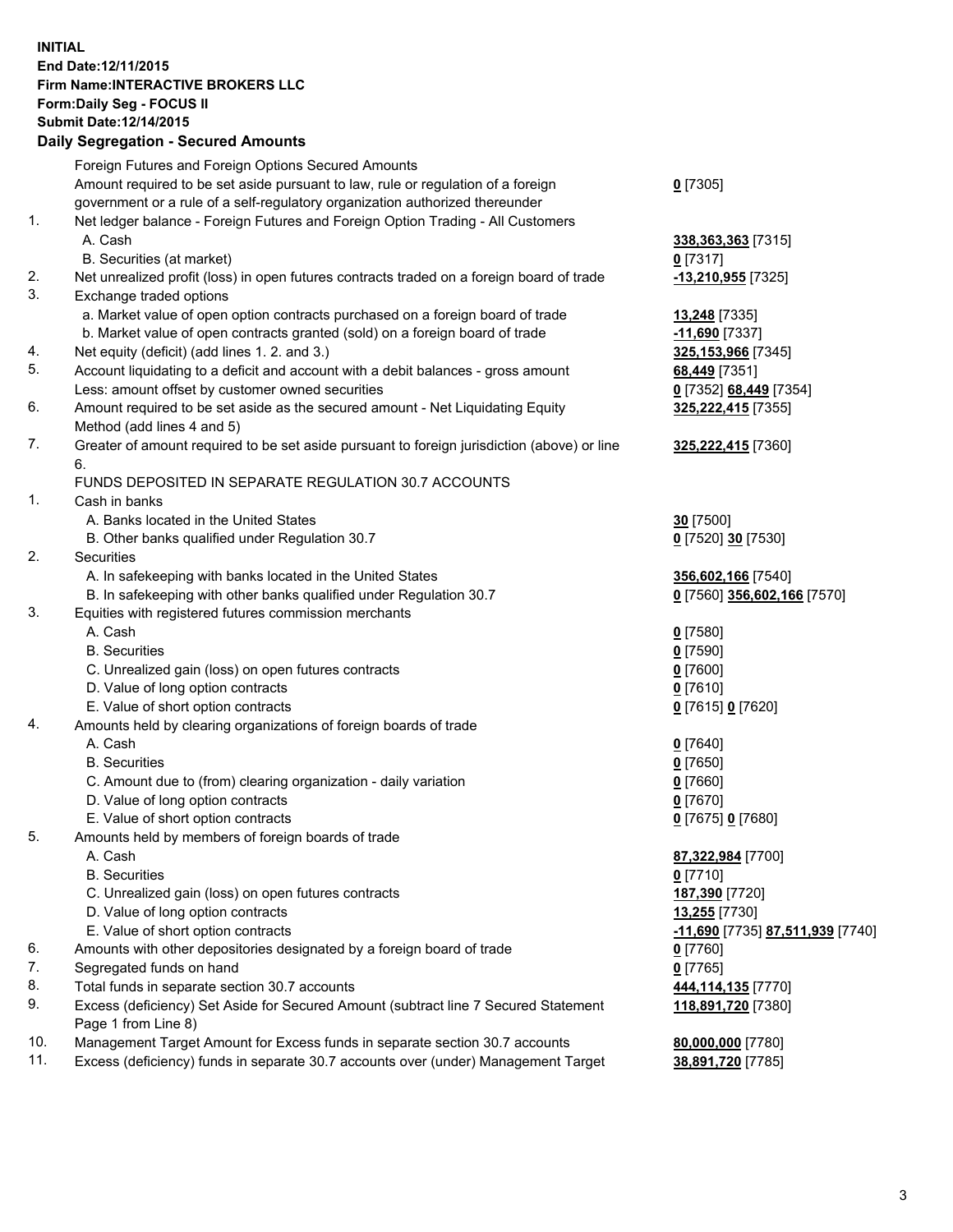**INITIAL End Date:12/11/2015 Firm Name:INTERACTIVE BROKERS LLC Form:Daily Seg - FOCUS II Submit Date:12/14/2015 Daily Segregation - Segregation Statement** SEGREGATION REQUIREMENTS(Section 4d(2) of the CEAct) 1. Net ledger balance A. Cash **2,672,987,663** [7010] B. Securities (at market) **0** [7020] 2. Net unrealized profit (loss) in open futures contracts traded on a contract market **-9,171,212** [7030] 3. Exchange traded options A. Add market value of open option contracts purchased on a contract market **85,262,306** [7032] B. Deduct market value of open option contracts granted (sold) on a contract market **-190,579,821** [7033] 4. Net equity (deficit) (add lines 1, 2 and 3) **2,558,498,936** [7040] 5. Accounts liquidating to a deficit and accounts with debit balances - gross amount **239,745** [7045] Less: amount offset by customer securities **0** [7047] **239,745** [7050] 6. Amount required to be segregated (add lines 4 and 5) **2,558,738,681** [7060] FUNDS IN SEGREGATED ACCOUNTS 7. Deposited in segregated funds bank accounts A. Cash **314,335,133** [7070] B. Securities representing investments of customers' funds (at market) **1,394,947,777** [7080] C. Securities held for particular customers or option customers in lieu of cash (at market) **0** [7090] 8. Margins on deposit with derivatives clearing organizations of contract markets A. Cash **26,877,006** [7100] B. Securities representing investments of customers' funds (at market) **1,131,019,414** [7110] C. Securities held for particular customers or option customers in lieu of cash (at market) **0** [7120] 9. Net settlement from (to) derivatives clearing organizations of contract markets **478,640** [7130] 10. Exchange traded options A. Value of open long option contracts **85,243,964** [7132] B. Value of open short option contracts **-190,561,499** [7133] 11. Net equities with other FCMs A. Net liquidating equity **0** [7140] B. Securities representing investments of customers' funds (at market) **0** [7160] C. Securities held for particular customers or option customers in lieu of cash (at market) **0** [7170] 12. Segregated funds on hand **0** [7150] 13. Total amount in segregation (add lines 7 through 12) **2,762,340,435** [7180] 14. Excess (deficiency) funds in segregation (subtract line 6 from line 13) **203,601,754** [7190] 15. Management Target Amount for Excess funds in segregation **155,000,000** [7194] **48,601,754** [7198]

16. Excess (deficiency) funds in segregation over (under) Management Target Amount Excess